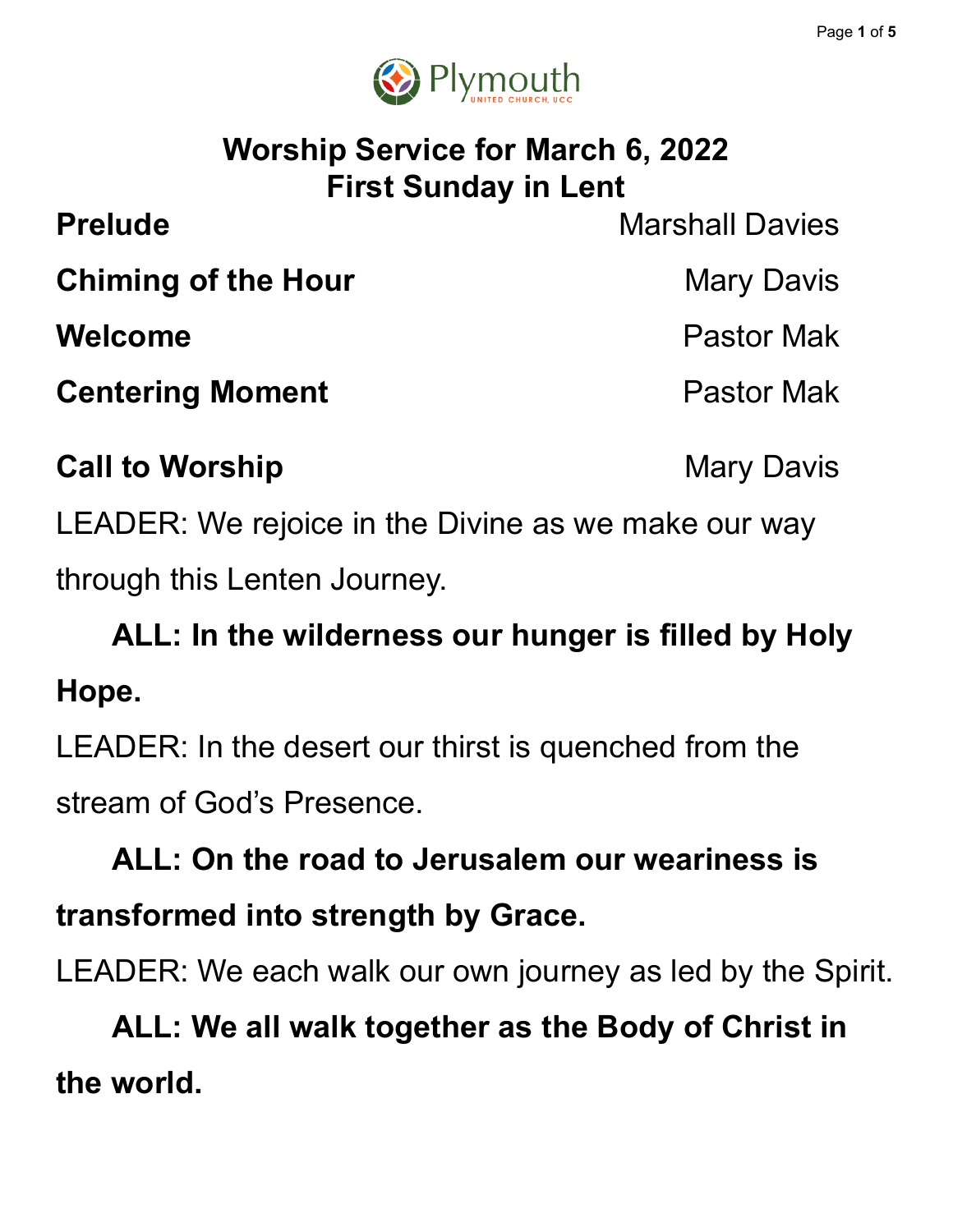**Hymn** Marshall Davies

TNCH #106 "My Heart Sings Out With Joyful Praise"

### **Pastoral Prayer Pastor Mak**

### **Unison Prayer Pastor Mak**

# **Prayer for Conscience and Courage** *by Sister Joan Chittister*

**Loving God, lead us beyond ourselves to care and protect, to nourish and shape, to challenge and energize both the life and the world You have given us. God of light and God of darkness, God of conscience and God of courage lead us through this time of spiritual confusion and public uncertainty. Lead us beyond fear, apathy and defensiveness to new hope in You and to hearts full of faith. Give us the conscience it takes to comprehend what we're facing, to see what we're looking at and to say what we see so that others, hearing us, may also brave the pressure that comes with being out of public step. Give us the courage we need to confront those things that compromise our consciences or threaten our integrity. Give us, most of all, the courage to follow those before us who challenged wrong and changed it, whatever the cost to themselves.**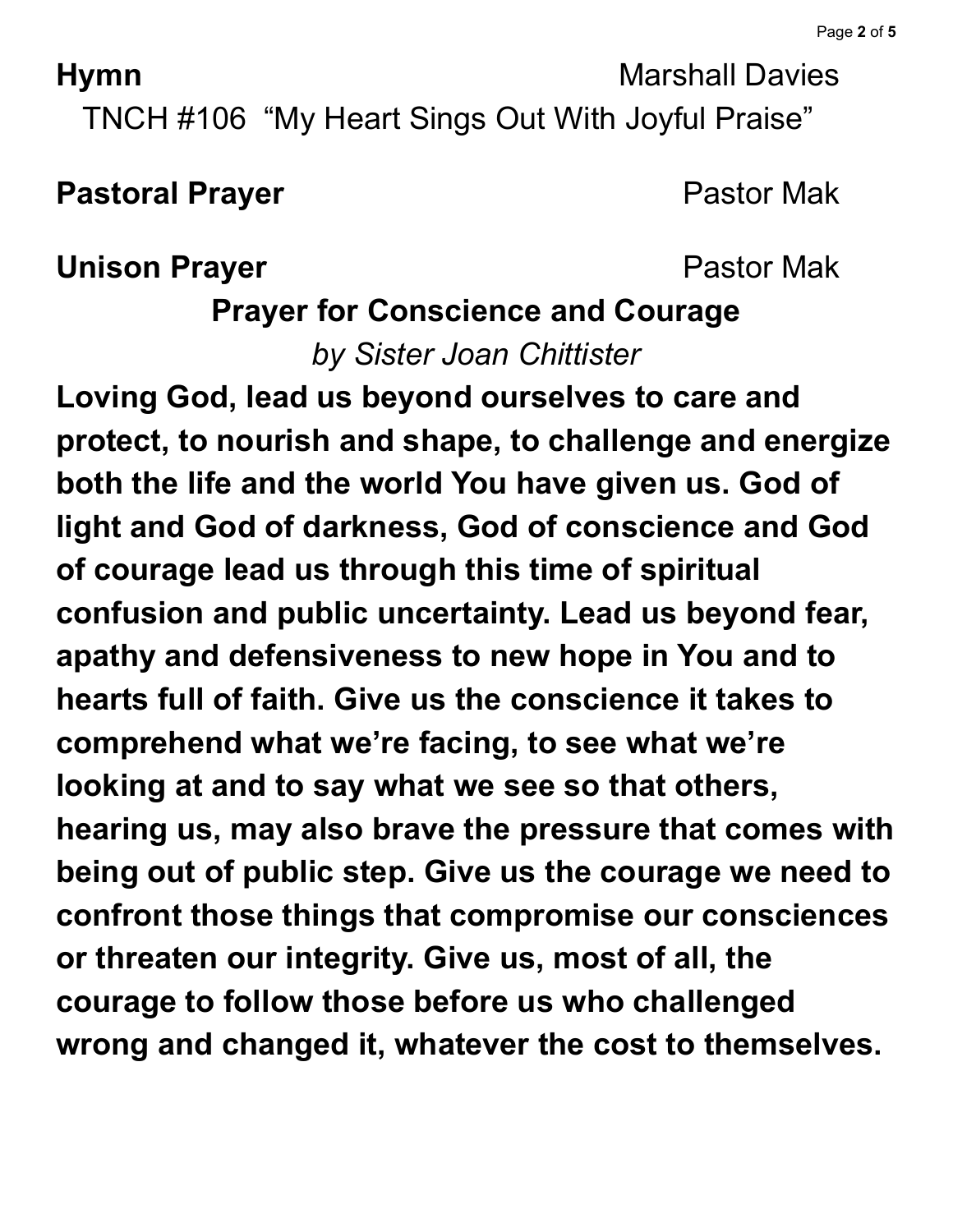**Invitation to Offering Mary Davis** Mary Davis

Plymouth's General Fund & "Lesbian Health Initiative" - Loose Offering

**Offertory Music Marshall Davies** 

**Doxology** Marshall Davies

**Offertory Prayer** Mary Davis

*written by Rev. Joanna Harader*

LEADER: God of the journey, we give these offerings in gratitude,

**ALL: rejoicing in the abundance of your gifts to us.** LEADER: We give these offerings in faith,

**ALL: trusting that you will provide for our needs.** LEADER: We give these offerings in hope,

**ALL: knowing you can use them to spread your love in this world.**

LEADER: And with these offerings, we give ourselves;

**ALL: may we live with generous hearts, with open hands. Amen.**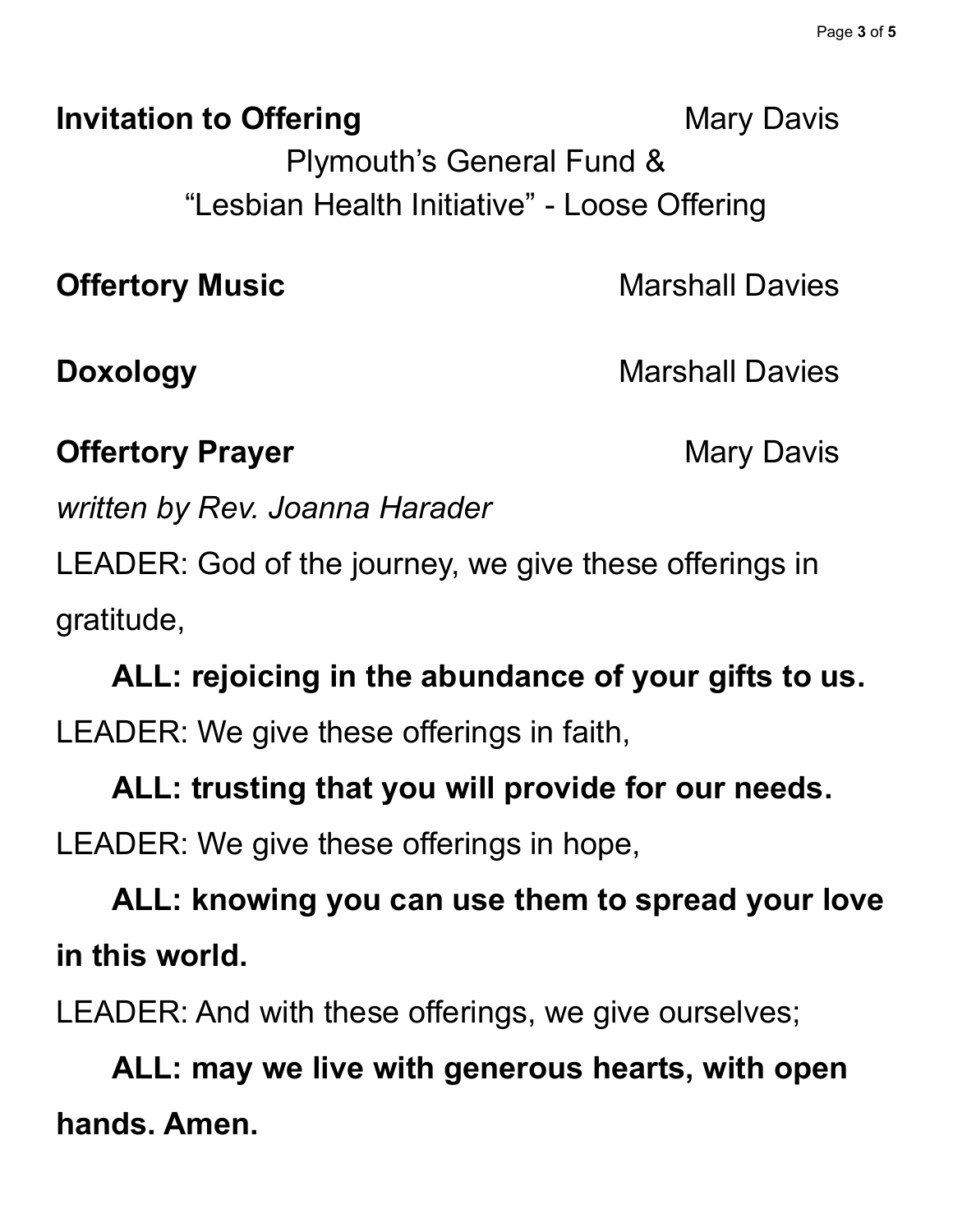### **Biblical Witness** Pastor Mak

The Gospel Of Mark 3:19b - 30 Jesus went home and the crowd came together again, so that he and his disciples could not even eat. When his family heard it, they went out to restrain him, for people were saying, "He has gone out of his mind." The scribes who came down from Jerusalem said, "He has Beelzebul, and by the ruler of the demons he casts out demons." Jesus called them to him, and spoke to them in parables, "How can Satan cast out Satan? If a kingdom is divided against itself, that kingdom cannot stand. And if a house is divided against itself, that house will not be able to stand. And if Satan has risen up against himself and is divided, he cannot stand, but his end has come. But no one can enter a strong man's house and plunder his property without first tying up the strong man; then indeed the house can be plundered. Truly I tell you, people will be forgiven for their sins and whatever blasphemies they utter; but whoever blasphemes against the Holy Spirit can never have forgiveness, but is guilty of an eternal sin"— for they had said, "He has an unclean spirit."

**Contemporary Witness Mary Davis** 

Frida Kahlo quote